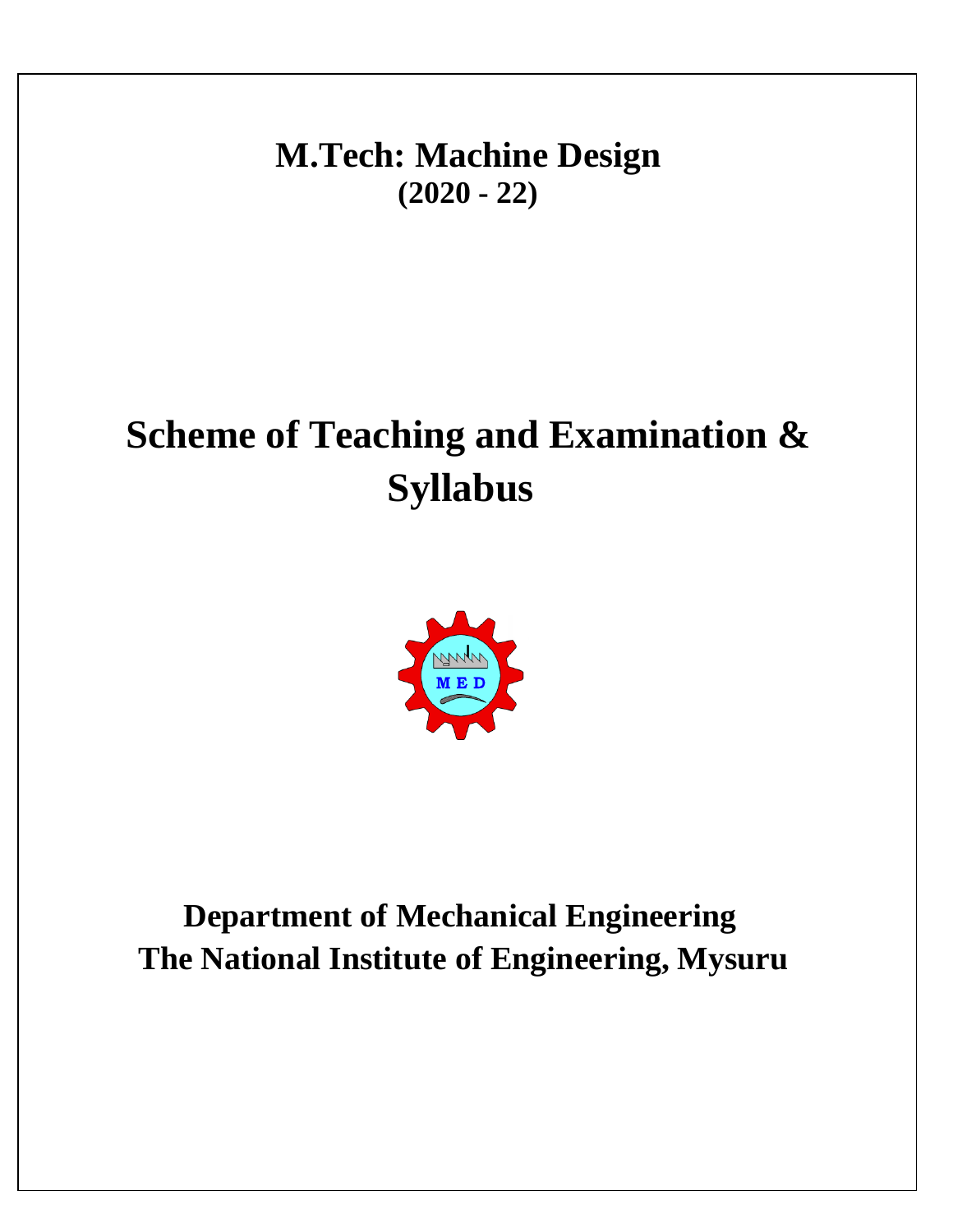# **CURRICULUM & SYLLABUS**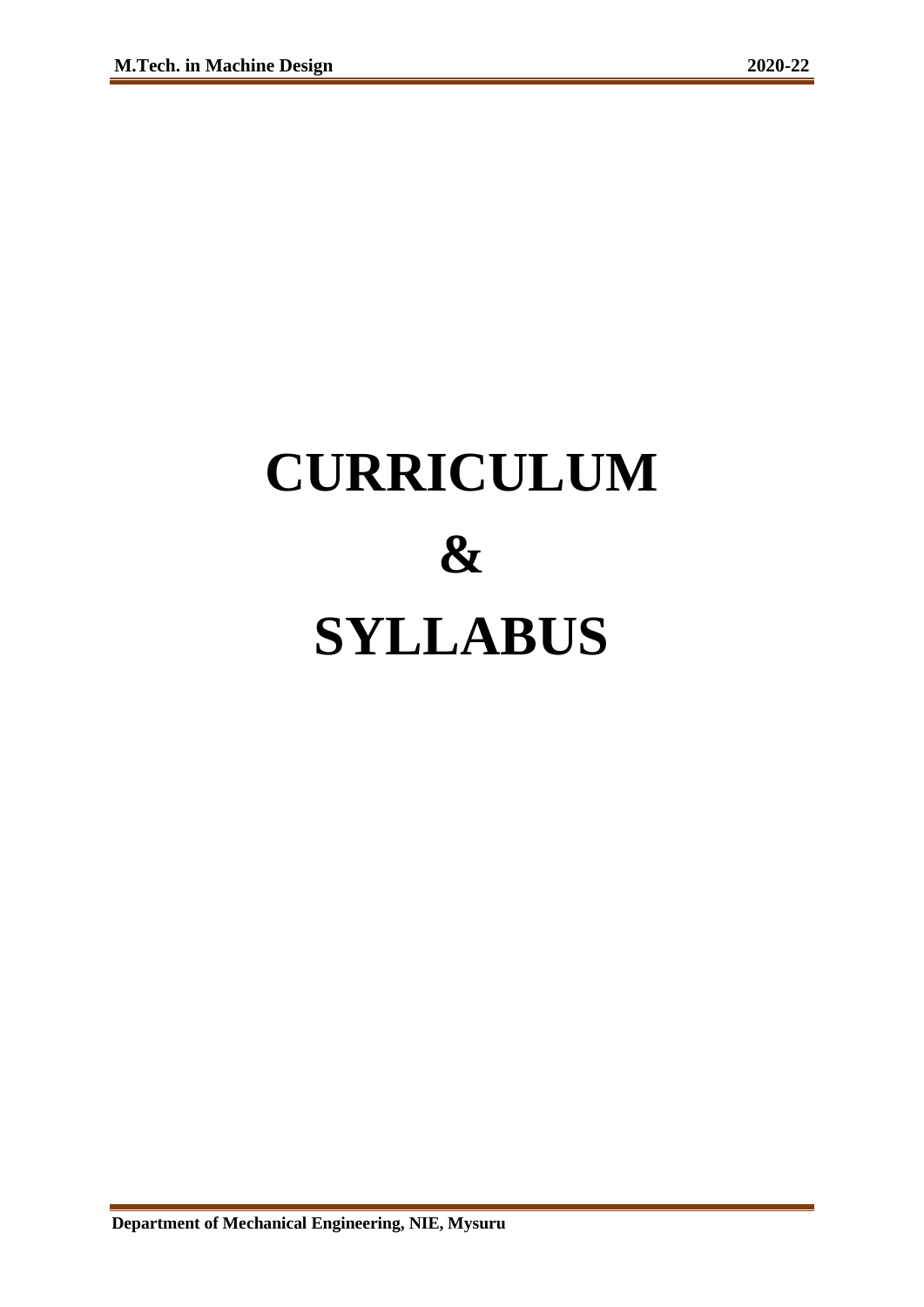#### **NATIONAL INSTITUTE OF ENGINEERING**

#### **VISION**

NIE will be a globally acknowledged institution providing value-based technical and scientific education through best-in-class talent.

#### **DEPARTMENT OF MECHANICAL ENGINEERING VISION**

Moulding students of Mechanical Engineering with clear concepts and practical knowledge by imparting value based education for overall development as competent engineers.

#### **MISSION**

The Mechanical Engineering Department is committed to:

- 1. Provide a strong foundation in mechanical engineering to make our engineers globally competitive.
- 2. Inculcate creativity and passion to develop innovative solutions to engineering problems.
- 3. Creating centers of Excellence to provide faculty and students with opportunities to strengthen their training research and leadership skills.
- 4. Build relationships with globally acknowledged academic institutions and Industries in India & abroad to enhance our teaching and research proficiency.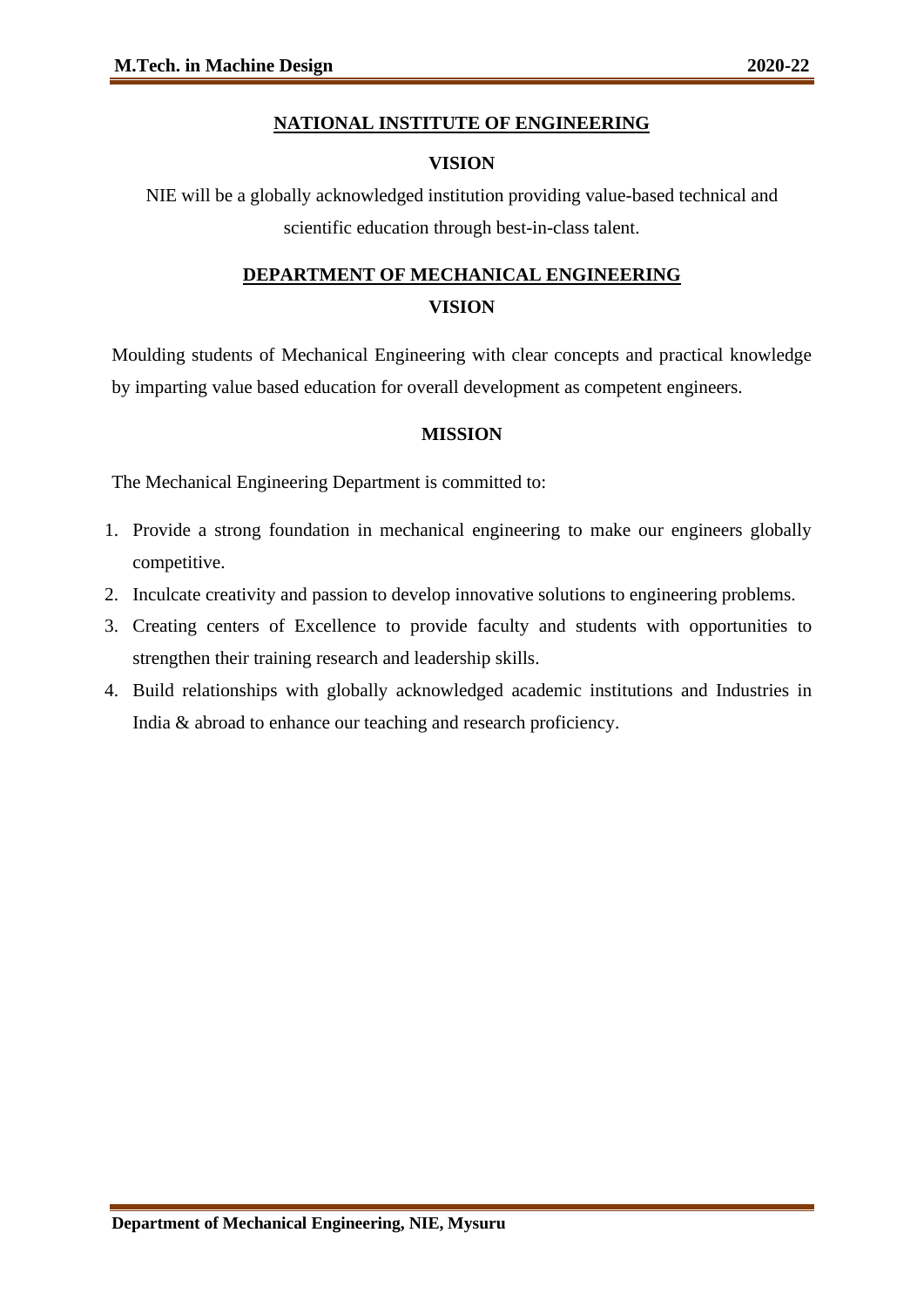#### **PROGRAMME EDUCATIONAL OBJECTIVES**

- ➢ Graduates will have successful careers as design engineers in Mechanical and allied industry
- $\triangleright$  Graduates will be able to pursue advanced studies and involve in a process of lifelong learning.
- ➢ Graduates will address societal problems professionally, ethically with due attention to environmental issues.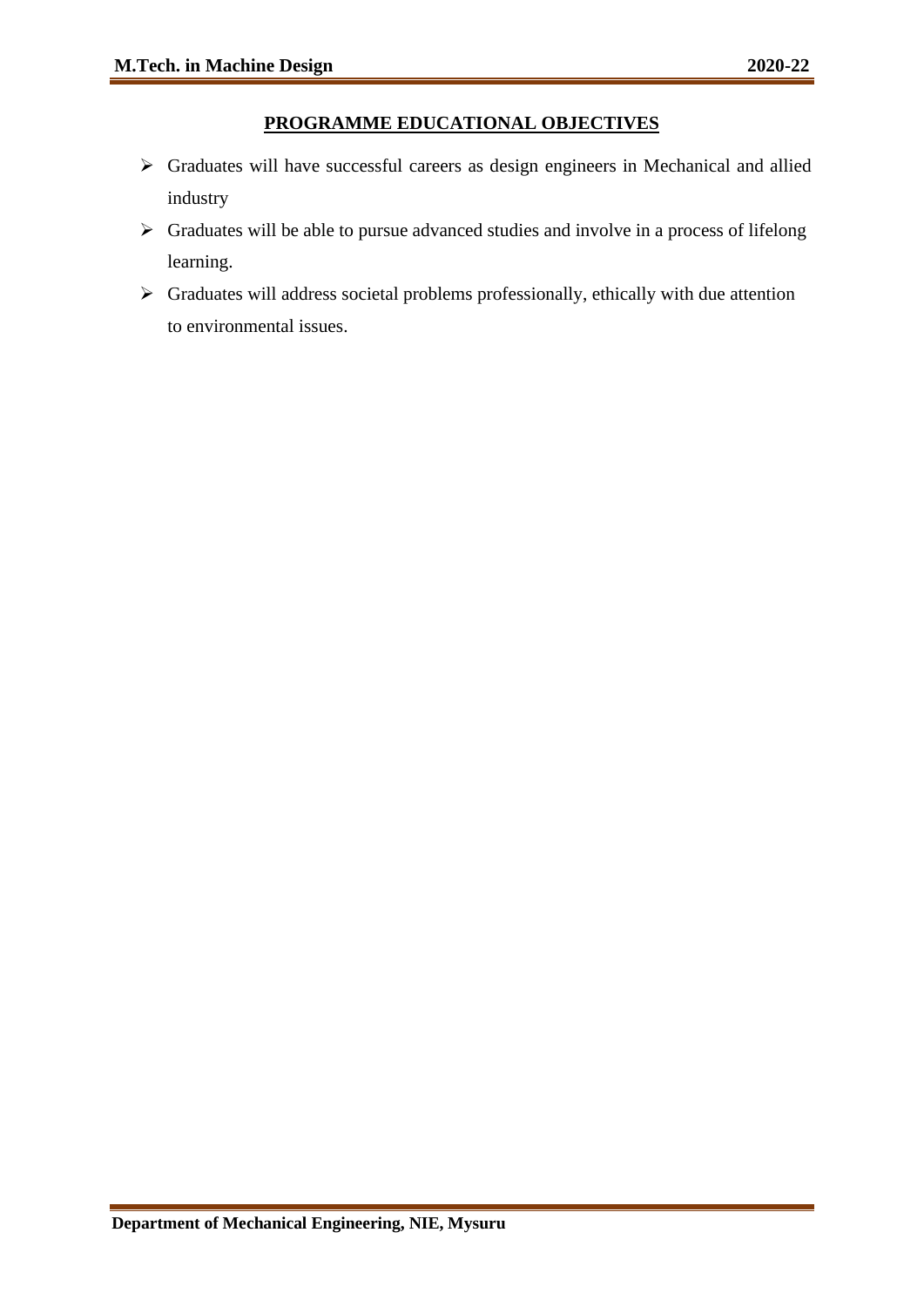#### **GRADUATE ATTRIBUTES**

- 1. Engineering Knowledge
- 2. Problem Analysis
- 3. Design/Development of Solutions
- 4. Conduct Investigations of complex problems
- 5. Modern tools usage
- 6. Engineer and Society
- 7. Environment and Sustainability
- 8. Ethics
- 9. Individual & Team work
- 10. Communication
- 11. Project management & Finance
- 12. Lifelong learning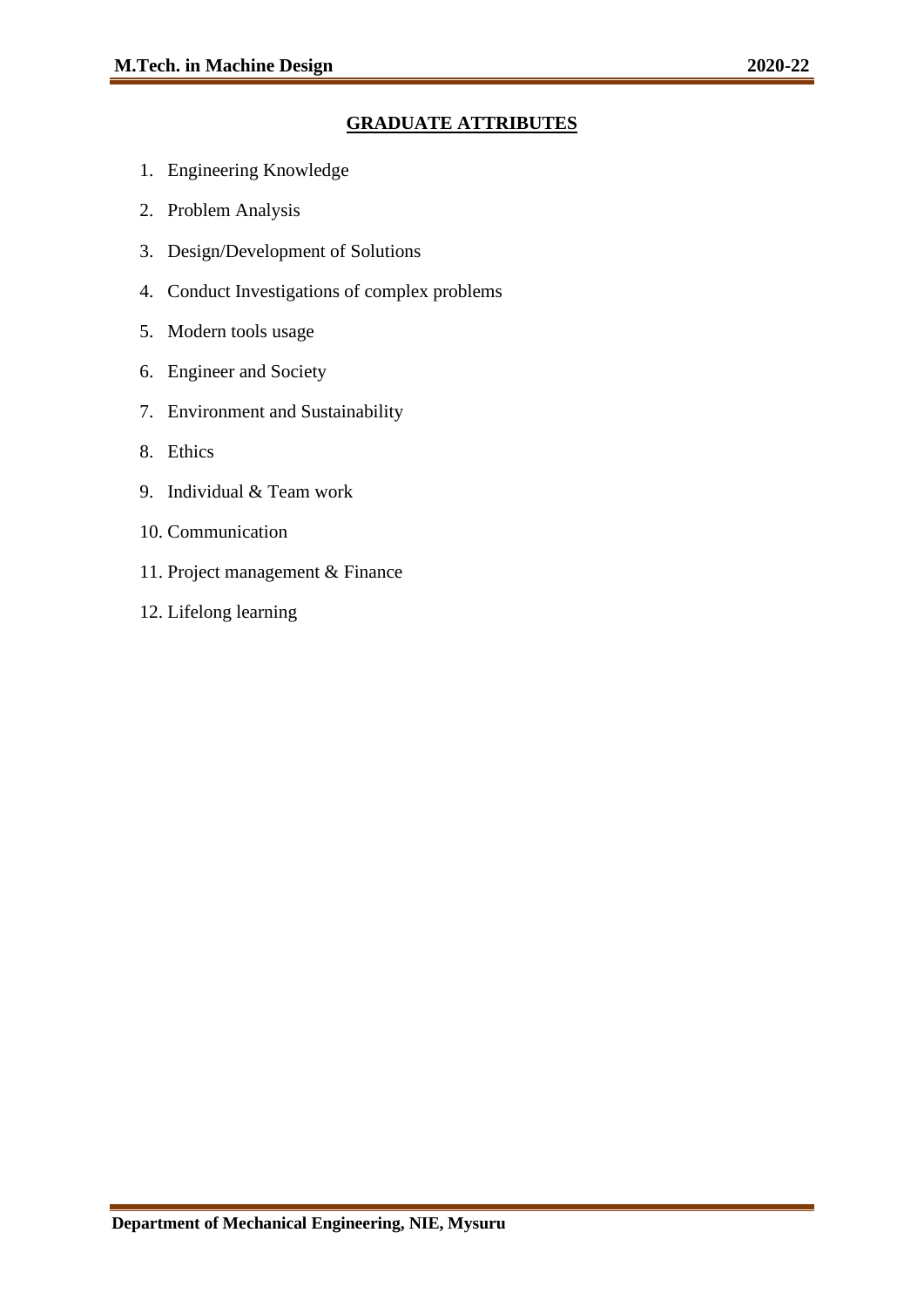#### **PROGRAMME OUTCOMES**

At the completion of two year post-graduate program in Machine Design, Graduates are expected to acquire the abilities to:

**PO1**. Independently carry out research/investigation and development work to solve practical problems in Machine Design.

**PO2.** Write and present a substantial technical report/document.

**PO3**. Demonstrate a degree of mastery over Machine Design.

**PO4**. Acquire in-depth knowledge in Machine Design with hands on skill in using modern engineering tools to address real world engineering problems and be socially responsible.

**PO5**. Employ modern engineering management and financial tools to cater to the needs of the community

#### **PROGRAMME SPECIFIC OUTCOMES**

At the end of the programme, the students will be able to

- **PSO1.** Attain the ability to apply the fundamental knowledge of machine design in synthesis, analysis, design and development of components/machines using modern engineering tools.
- **PSO2.** Independently carryout research to find out cost-effective solutions to real life problems and to prepare technical reports.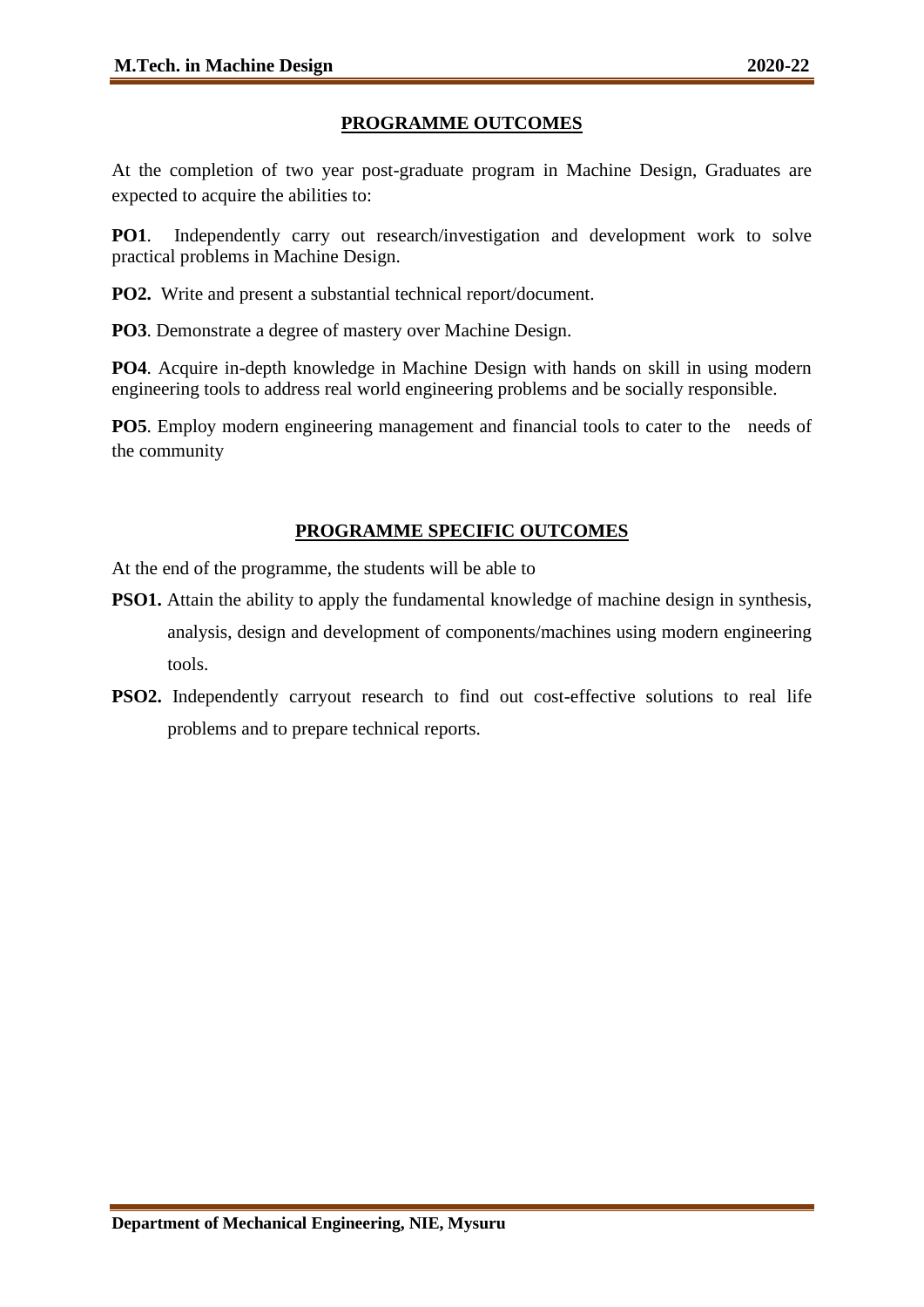| <b>DEPARTMENT OF MECHANICAL ENGINEERING</b><br><b>SCHEME OF TEACHING AND EXAMINATION</b><br><b>I SEMESTER</b> |                     |                                           |                       |                          |                |                |                |
|---------------------------------------------------------------------------------------------------------------|---------------------|-------------------------------------------|-----------------------|--------------------------|----------------|----------------|----------------|
| Sl.<br>No.                                                                                                    | <b>Subject Code</b> | <b>Subject</b>                            | Dept/<br><b>Board</b> | L                        | T              | ${\bf P}$      | <b>Credits</b> |
| 01                                                                                                            | APM1C01             | <b>Applied Mathematics</b>                | Mathematics           | 4                        | $\Omega$       | $\Omega$       | 4              |
| 02                                                                                                            | MMD1C01             | <b>Finite Element</b><br>Method           | Mechanical            | 4                        | $\overline{2}$ | $\theta$       | 5              |
| 03                                                                                                            | MMD1C02             | <b>Composites Materials</b><br>Technology | Mechanical            | $\overline{\mathcal{A}}$ | 2              | $\Omega$       | 5              |
| 04                                                                                                            | MMD1C03             | Theory of Elasticity                      | Mechanical            | 3                        | $\overline{2}$ | $\theta$       | $\overline{4}$ |
| 05                                                                                                            | MMD1E1XX            | Elective I                                | Mechanical            | 3                        | $\overline{0}$ | $\theta$       | 3              |
| 06                                                                                                            | MMD1E2XX            | $Elective - II$                           | Mechanical            | 3                        | $\overline{0}$ | $\Omega$       | 3              |
| 07                                                                                                            | MMD1CRM             | Research<br>Methodology                   | Mechanical            | $\overline{2}$           | $\overline{0}$ | $\Omega$       | $\overline{2}$ |
| 08                                                                                                            | MMD1L01             | Design Laboratory -<br>I                  | Mechanical            | $\Omega$                 | $\theta$       | $\overline{2}$ | 1              |
|                                                                                                               |                     |                                           | <b>Total</b>          |                          | 31             |                | 27             |

#### **C - Core, E - Elective, L - Laboratory**

| <b>Elective I</b> |                                        |          |                |  |  |
|-------------------|----------------------------------------|----------|----------------|--|--|
| MMD1E101          | Computer Applications in<br>Design     | MMD1E103 | Product Design |  |  |
| MMD1E102          | <b>Experimental Stress</b><br>Analysis |          |                |  |  |

| <b>Elective II</b> |                                       |          |                                                 |  |  |  |
|--------------------|---------------------------------------|----------|-------------------------------------------------|--|--|--|
| MMD1E201           | Robotics for Industrial<br>Automation | MMD1E204 | Optimum Design of<br><b>Mechanical Elements</b> |  |  |  |
| MMD1E202           | Theory of Plates & Shells             |          |                                                 |  |  |  |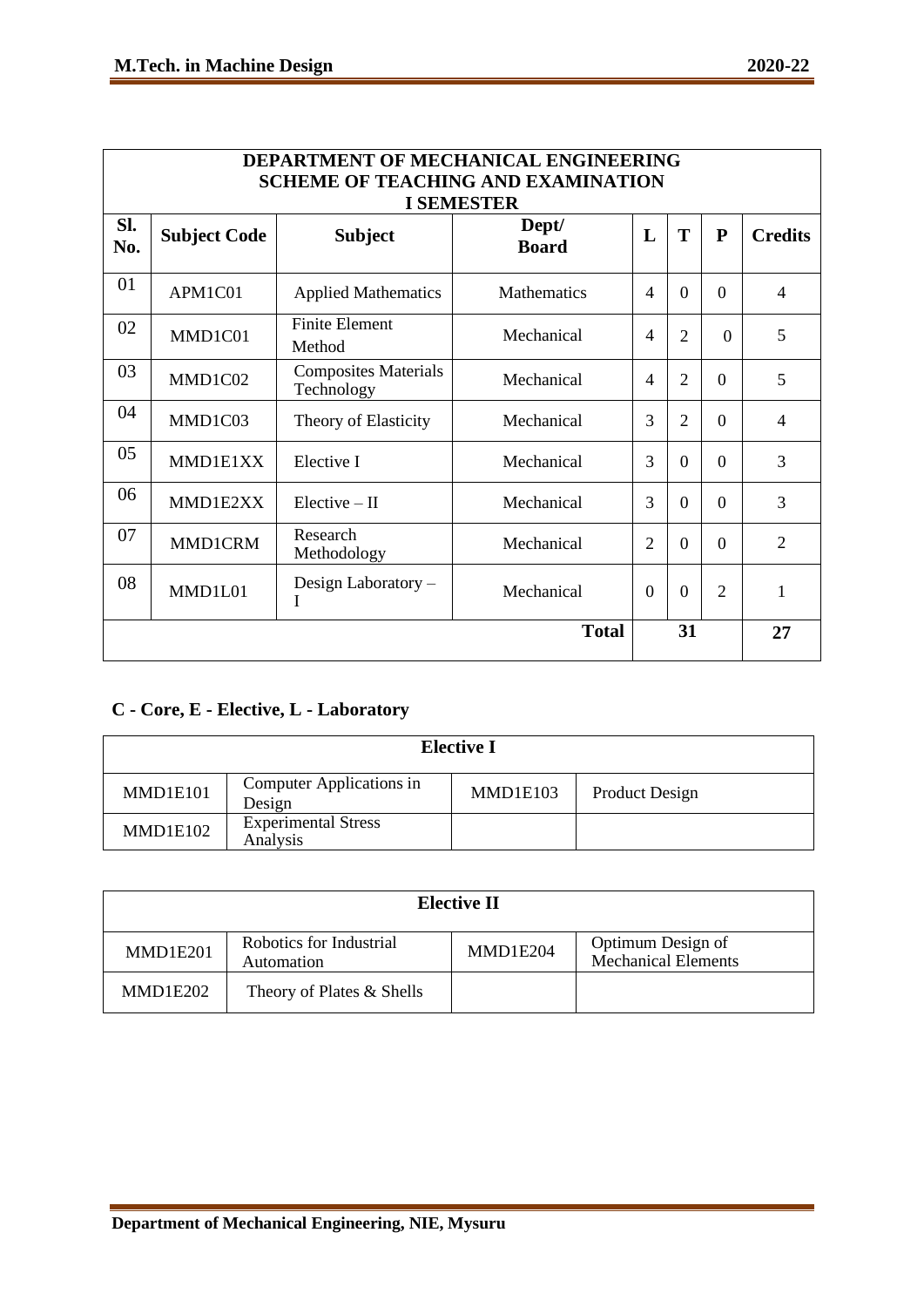| DEPARTMENT OF MECHANICAL ENGINEERING |                                           |                                         |                       |                |                |                |                |  |
|--------------------------------------|-------------------------------------------|-----------------------------------------|-----------------------|----------------|----------------|----------------|----------------|--|
|                                      | <b>SCHEME OF TEACHING AND EXAMINATION</b> |                                         |                       |                |                |                |                |  |
|                                      | <b>II SEMESTER</b>                        |                                         |                       |                |                |                |                |  |
| SI.<br>No.                           | <b>Subject Code</b>                       | <b>Subject</b>                          | Dept/<br><b>Board</b> | L              | T              | ${\bf P}$      | <b>Credits</b> |  |
| 01                                   | MMD <sub>2</sub> C01                      | <b>Fatigue Analysis</b>                 | Mechanical            | $\overline{4}$ | $\overline{2}$ | $\Omega$       | 5              |  |
| 02                                   | MMD2C02                                   | Tribology and Bearing<br>Design         | Mechanical            | $\overline{4}$ | $\overline{2}$ | $\Omega$       | 5              |  |
| 03                                   | MMD2C03                                   | Advanced Theory of<br><b>Vibrations</b> | Mechanical            | 3              | $\overline{2}$ | $\overline{0}$ | $\overline{4}$ |  |
| 04                                   | MMD2C04                                   | <b>Mechanisms Design</b>                | Mechanical            | 3              | $\overline{2}$ | $\overline{0}$ | $\overline{4}$ |  |
| 05                                   | MMD2E3XX                                  | Elective-III                            | Mechanical            | 3              | $\theta$       | $\overline{0}$ | 3              |  |
| 06                                   | MMD2E4XX                                  | Elective-IV                             | Mechanical            | 3              | $\Omega$       | $\Omega$       | 3              |  |
| 07                                   | MMD2IXX                                   | <b>Industry Driven Elective</b>         | Industry              | $\overline{2}$ | $\Omega$       | $\overline{0}$ | $\overline{2}$ |  |
| 08                                   | MMD2L01                                   | Design Laboratory $-$ II                | Mechanical            | $\overline{0}$ | $\Omega$       | $\overline{2}$ | 1              |  |
| 31<br><b>Total</b>                   |                                           |                                         |                       |                | 27             |                |                |  |

#### **C – Core, E - Elective, I - Industry Driven Elective**

| <b>Elective III</b> |                           |          |                      |  |  |  |
|---------------------|---------------------------|----------|----------------------|--|--|--|
| MMD2E301            | <b>Fracture Mechanics</b> | MMD2E303 | Theory of Plasticity |  |  |  |
| MMD2E302            | Rotor Dynamics            |          |                      |  |  |  |

| <b>Elective IV</b> |                                            |          |                                        |  |  |  |
|--------------------|--------------------------------------------|----------|----------------------------------------|--|--|--|
| MMD2E401           | Design of Experiments and<br>Robust Design | MMD2E403 | Design for Manufacture and<br>Assembly |  |  |  |
| MMD2E402           | Design of Pressure Vessels                 |          |                                        |  |  |  |

| <b>Industry Driven Elective</b> |                      |  |  |  |
|---------------------------------|----------------------|--|--|--|
| MMD <sub>2I01</sub>             | <b>Modal Testing</b> |  |  |  |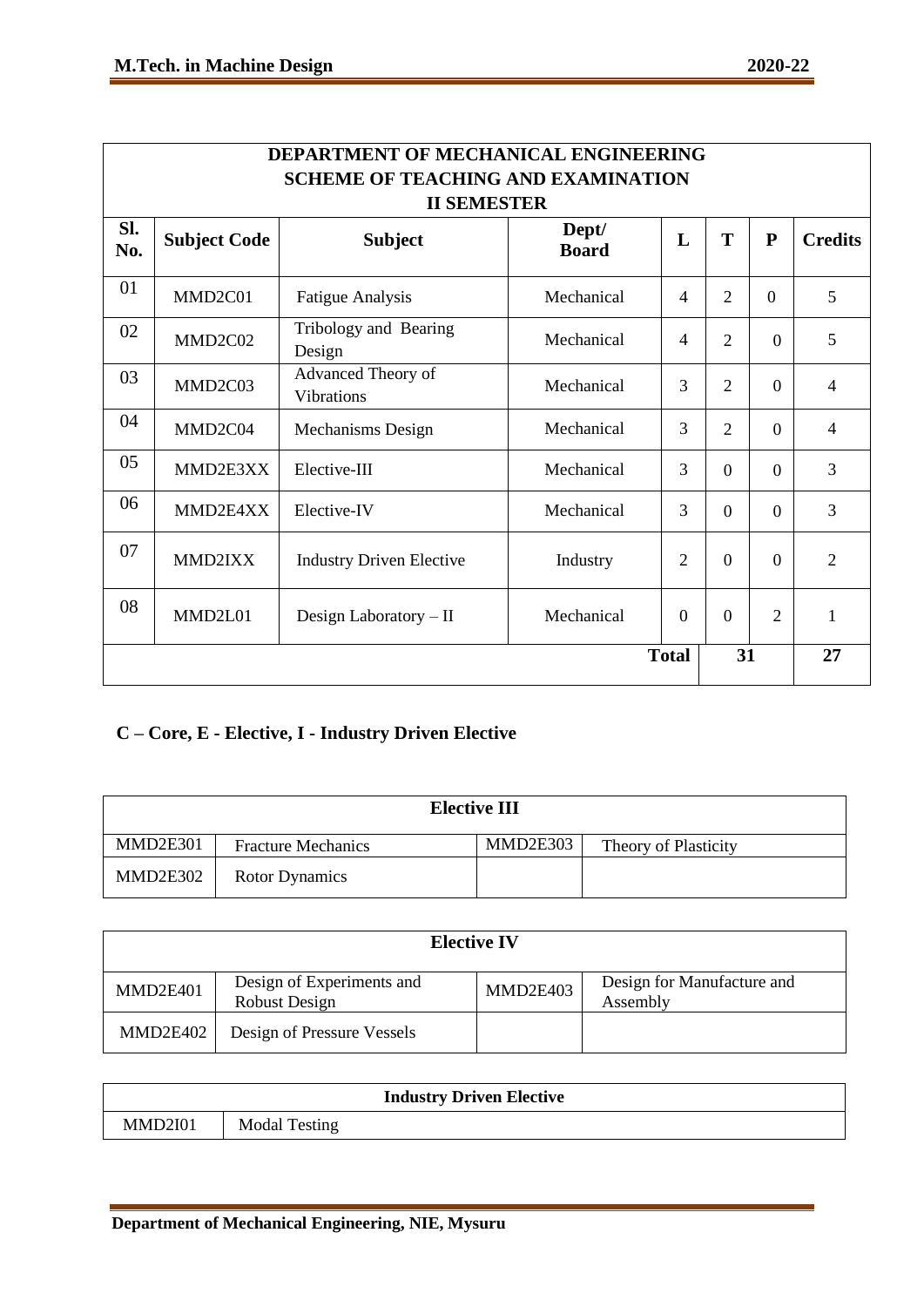|            | <b>DEPARTMENT OF MECHANICAL ENGINEERING</b> |                                                                                                                                                                                                                              |                       |                |          |           |                |  |
|------------|---------------------------------------------|------------------------------------------------------------------------------------------------------------------------------------------------------------------------------------------------------------------------------|-----------------------|----------------|----------|-----------|----------------|--|
|            | <b>SCHEME OF TEACHING AND EXAMINATION</b>   |                                                                                                                                                                                                                              |                       |                |          |           |                |  |
|            | <b>III SEMESTER</b>                         |                                                                                                                                                                                                                              |                       |                |          |           |                |  |
| Sl.<br>No. | <b>Subject Code</b>                         | <b>Subject</b>                                                                                                                                                                                                               | Dept/<br><b>Board</b> | L              | T        | ${\bf P}$ | <b>Credits</b> |  |
| 01         | MMD3MOOC1                                   | MOOC<br>Elective<br>(Management Stream)<br>12 weeks course                                                                                                                                                                   | <b>SWAYAM</b>         | $\blacksquare$ |          |           | 3              |  |
| 02         | MMD3MOOC2                                   | Open MOOC Elective<br>(Any stream)<br>8 weeks course                                                                                                                                                                         | <b>SWAYAM</b>         | $\blacksquare$ |          |           | $\overline{2}$ |  |
| 03         | MMD3C02                                     | Seminar/Paper<br>presentation                                                                                                                                                                                                | Mechanical            | $\Omega$       | $\Omega$ | $\Omega$  | 1              |  |
| 04         | MMD3C03                                     | Industrial Training for<br>first 8 Weeks (August<br>and September) duration<br>(At the end of the<br>training, students are<br>required to submit a<br>report and present a<br>Seminar), Identification<br>of project topic. | Mechanical            | $\Omega$       | $\Omega$ | $\theta$  | 5              |  |
| 05         | MMD3C04                                     | Project Phase $-I$<br>(preliminary)<br>(Students<br>have<br>to<br>initiate the project work<br>and at the end of the<br>semester should<br>present<br>progress<br>a<br>seminar)                                              | Mechanical            | $\Omega$       | $\theta$ | $\theta$  | 8              |  |
|            |                                             | <b>Total Credits</b>                                                                                                                                                                                                         |                       |                |          |           | 19             |  |
|            |                                             |                                                                                                                                                                                                                              |                       |                |          |           |                |  |

| <b>Open Electives – 3 Credits</b> |                                |                |                                      |  |  |  |
|-----------------------------------|--------------------------------|----------------|--------------------------------------|--|--|--|
| <b>MMD3001</b>                    | <b>Reliability Engineering</b> | <b>MMD3002</b> | <b>Advanced Materials Technology</b> |  |  |  |